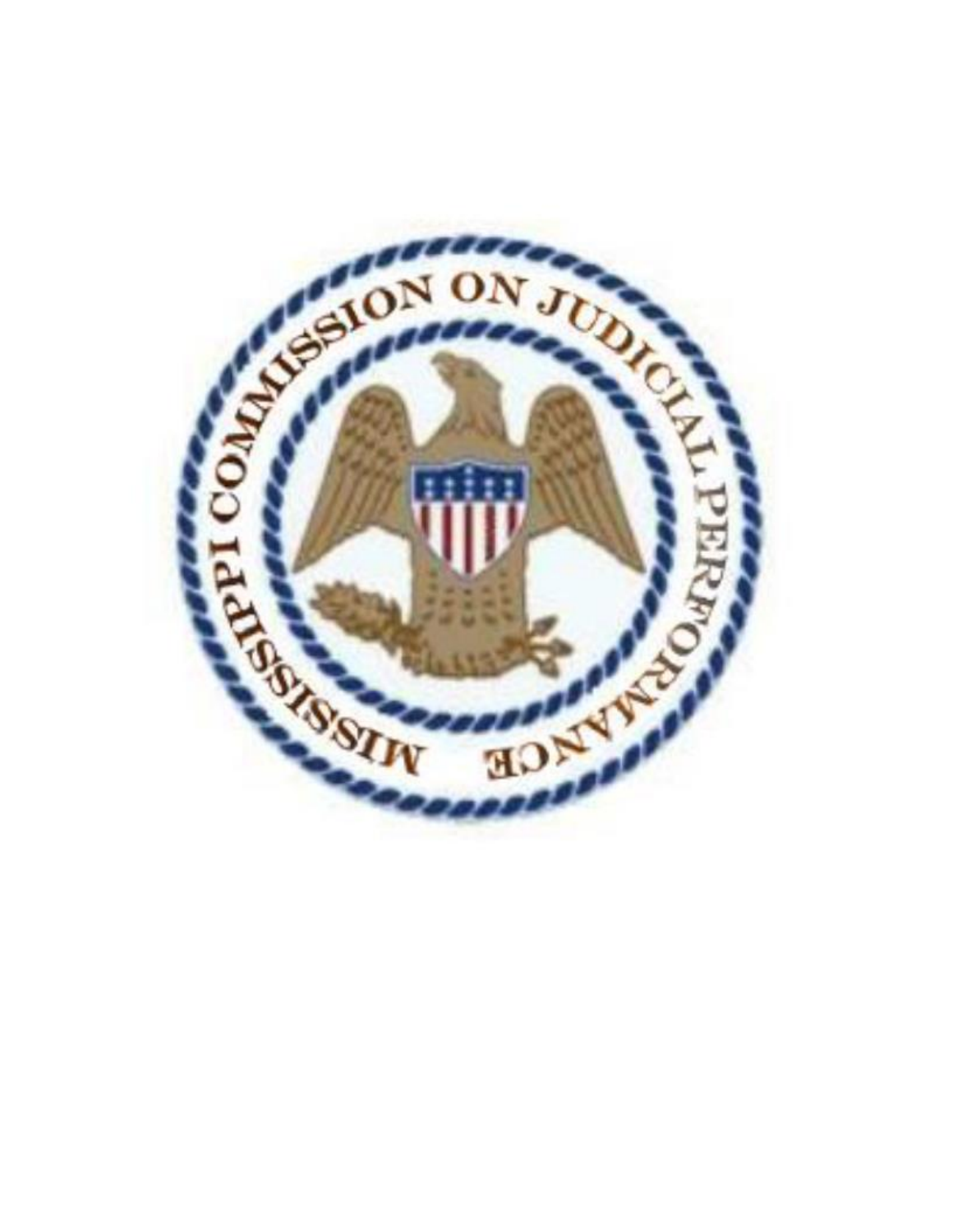# MISSISSIPPI COMMISSION ON JUDICIAL PERFORMANCE POLICIES AND PROCEDURES, Effective October 7, 2016

*Accepted by the Full Commission on October 7, 2016, vacating any and all policies and procedures heretofore enacted.,* 

# PURPOSE

The purpose of the Mississippi Commission on Judicial Performance ("Commission") was created in 1979 by the Mississippi Legislature and the

voters of the State of Mississippi by constitutional amendment. The Commission shall enforce the standards of judicial conduct, inquire into judicial disability and conduct, protect the public from judicial misconduct and disabled judges and protect the judiciary from unfounded allegations. All proceedings before the Commission shall be of a civil nature, not criminal, as the purpose of the Commission is to be rehabilitative and educational as well as disciplinary. *Rules of the Mississippi Commission on Judicial Performance* Rule 1(B)

All proceedings before the Commission conform with the Mississippi Constitution of 1890, as Amended, Section 177A, the Mississippi Code of 1972, Annotated, Title 9, Chapter 19, the Code of Judicial Conduct of Mississippi Judges and the Rules of the Mississippi Commission on Judicial Performance. Other policies and procedures enumerated below are guidelines for the use of those with business before the Commission and are subordinate to the Mississippi Constitution of 1890, as Amended, Section 177A, the Mississippi Code of 1972, Annotated, Title 9, Chapter 19, the Code of Judicial Conduct of Mississippi Judges and the Rules of the Mississippi Commission on Judicial Performance.

# **GENERAL**

The Commission meets on scheduled dates to conduct Commission business. The Commission meetings are closed and the business conducted is confidential. Generally, Commission meetings are conducted according to Robert's Rules of Order and follow the same general format of: call to order, consideration and approval of the minutes of the previous meeting, old business consideration, new business considerations, status reports of pending Formal Complaints, report(s) of information discovered in investigation of cases assigned for further investigation, consideration of new complaints and adjournment.

# COMMISSION MEETINGS

After a complaint is filed with the Commission, the complaint, along with supporting documents provided with the complaint are provided to three Commissioners to review and present oral synopses to the full Commission for its consideration. After hearing the synopsis, the full Commission votes to investigate further, dismiss for lack of evidence, dismiss for lack of jurisdiction, dismiss as a matter of appellate review, or file a Formal Complaint. The Commission may also take other actions, as it deems appropriate.

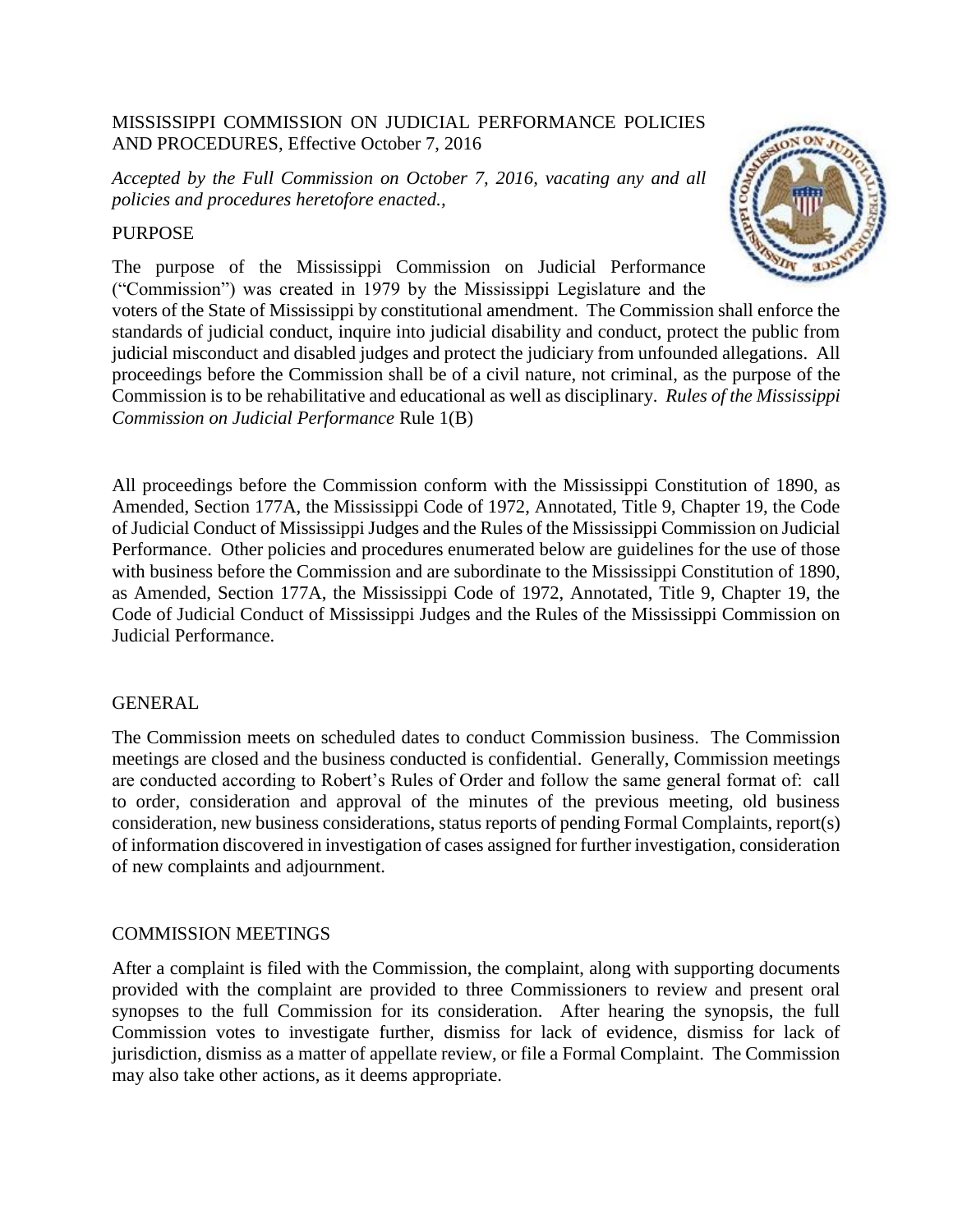#### INVESTIGATIONS

When the Commission orders that a complaint be investigated further, the Investigator and/or staff is responsible for investigating the issue complained of in the complaint, specific or general issues as directed by the Commission and other issues discovered while investigating the original complaint and reporting his/her findings back to the Commission at the next scheduled meeting. The investigation may include obtaining court documents, interviewing witnesses, requesting transcripts, and any other action he/she deems necessary to obtain the requested information. The Investigator and/or staff informs those with whom he/she speaks of the confidential nature of the inquiries and makes every effort at maintaining confidentiality throughout the investigation. At his/her discretion, he/she may contact the judge directly informing him/her of the allegations and seeking a response directly from the judge. When this is done, the Investigator and/or staff provides the judge with a copy of the complaint filed with the Commission. Regardless of whether the Investigator or staff provides the complaint during investigation, pursuant to the Rules, a judge is provided a copy of the complaint within 90 days of its filing, unless the complaint has been previously dismissed.

### DISMISSALS

When the Commission has voted to dismiss a complaint against a judge, a letter is sent to the Complainant notifying him/her of the dismissal. If the judge has previously been notified of the complaint, the judge will also receive a copy of the dismissal. In the event that the judge was not notified of the complaint, and the Commission votes to dismiss, the judge will not receive notice of the dismissal and will be unaware that such was ever pending before the Commission. The purpose for not notifying the judges in these circumstances is to protect them from unfounded complaints.

### INFORMAL COMMISSION ACTIONS

The Commission may determine that actions reported in a complaint have merit, but that the behavior is not such to require the filing of a Formal Complaint. In these cases, it may vote to send the judge correspondence directing his attention to the behavior and cautioning him regarding his future actions. These informal commission actions are intended to educate and/or rehabilitate the judge in an effort to prevent similar behavior in the future.

### FORMAL COMPLAINTS

When the Commission has determined that the behavior complained of in the complaint are founded and is of such a nature as to necessitate formal action, it votes to file a Formal Complaint. The Executive Director and/or staff attorney(s) draft a Formal Complaint and serve the Complaint upon the judge. After service, the judge is allowed thirty (30) days to file a written Answer to the Formal Complaint. The Complaint procedure is civil, following the Mississippi Rules of Civil Procedure and in accordance with the Mississippi Constitution of 1890, as Amended, Section 177A, the Mississippi Code of 1972, Annotated, Title 9, Chapter 19, the Code of Judicial Conduct of Mississippi Judges and the Rules of the Mississippi Commission on Judicial Performance.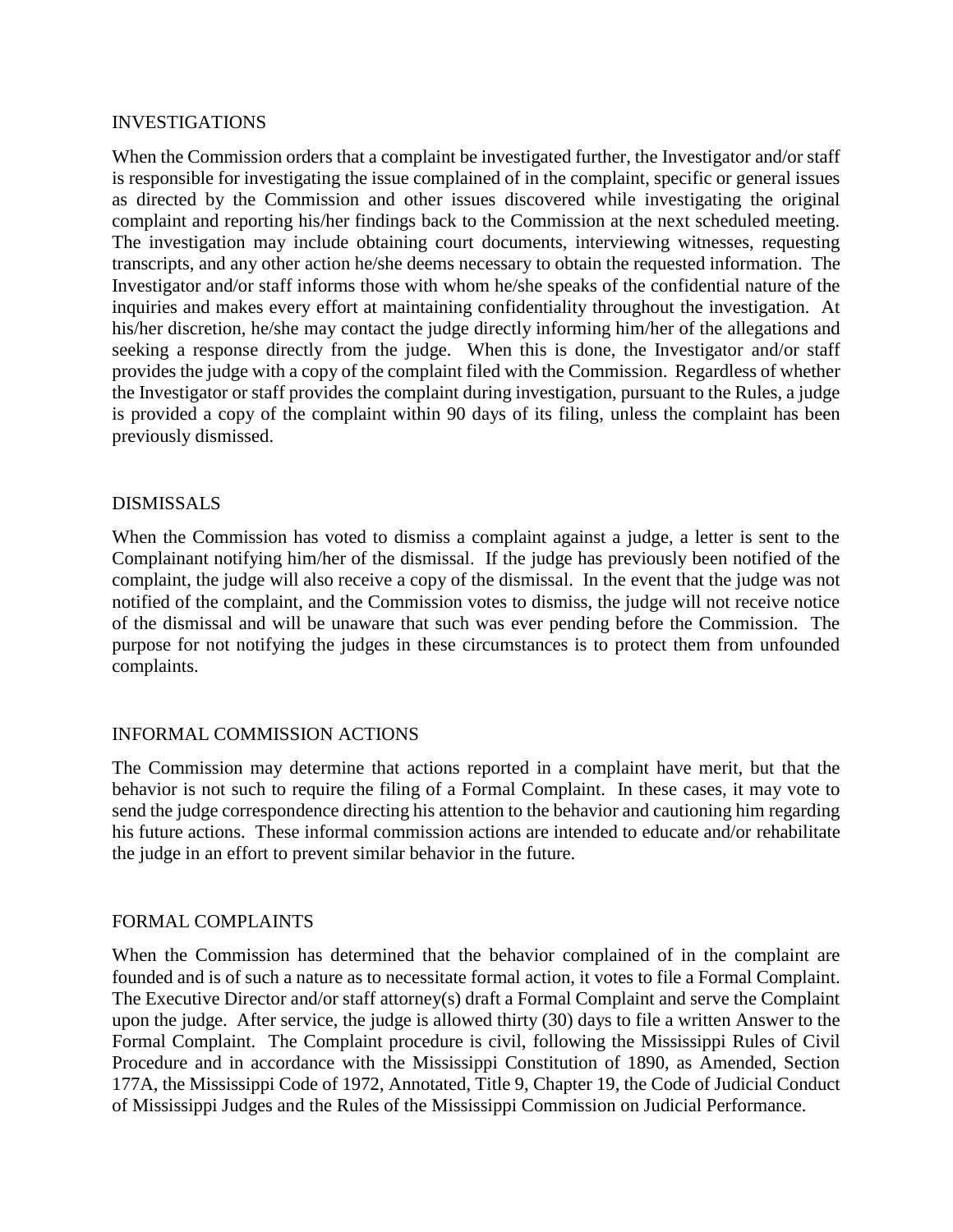A Formal Complaint may be resolved in a number of ways: Memorandum of Understanding between the Commission and the Judge (called a "Respondent" in the proceedings), Stipulation of Facts and Recommendations and a Formal Hearing. The Memorandum of Understanding and Stipulation of Facts and Recommendations are agreements, like settlements, where the parties agree to certain terms to resolve the Formal Complaint. If the parties are unable to resolve the Formal Complaint, the parties will proceed to a Formal Hearing. The Formal Hearing is a civil hearing tried before a committee of three (3) Commission Members, in accordance with the Mississippi Rules of Civil Procedure and Mississippi Rules of Evidence. Witnesses and documents may be called and/or subpoenaed and the hearing is transcribed by a certified court reporter, provided by the Commission. Everyone participating in a Formal Hearing is required to execute an Oath of Secrecy to maintain the confidentiality of the proceedings.

Within thirty (30) days of the completion of a Formal Hearing, the Hearing Committee presents its Findings to the Commission for filing. Each party has ten (10) days to file objections to the Committee Findings. The Committee Findings and any objections filed are presented to the full Commission at its next scheduled meeting. The full Commission may adopt or reject the Committee's Findings and Recommendations. The Commission then files its Commission's Findings and Recommendations.

If the recommendation includes a private admonishment for the judge, the Chief Justice of the Mississippi Supreme Court is notified that a private admonishment has been issued, and the confidentiality of the proceedings remains intact. In cases where a public reprimand is recommended, the Commission Findings are filed with the Mississippi Supreme Court, along with a record of the proceedings, and the case is then a matter of public record. A Respondent may appeal a private admonishment to the Mississippi Supreme Court, and the matter would remain confidential.

### COMPLAINANTS

Complainants serve a crucial role in the mission of the Commission in that they are the primary source of information on judges' actions in the courtrooms and communities. Their cooperation is necessary throughout the complaint process; however, they are not the Commission's "clients," do not have input into the course and direction of the complaint and cannot withdraw a complaint, once filed. They will be notified of general action and ultimate resolution, the details of which will remain confidential in accordance with the Rules.

### COMMISSION STAFF

The Commission Staff serves at the will and pleasure of the Commission. The Commission is a state-funded agency, and the structure of the staff is subject to change based on circumstances such as need and funding. The Executive Director is a licensed Mississippi attorney that agrees to